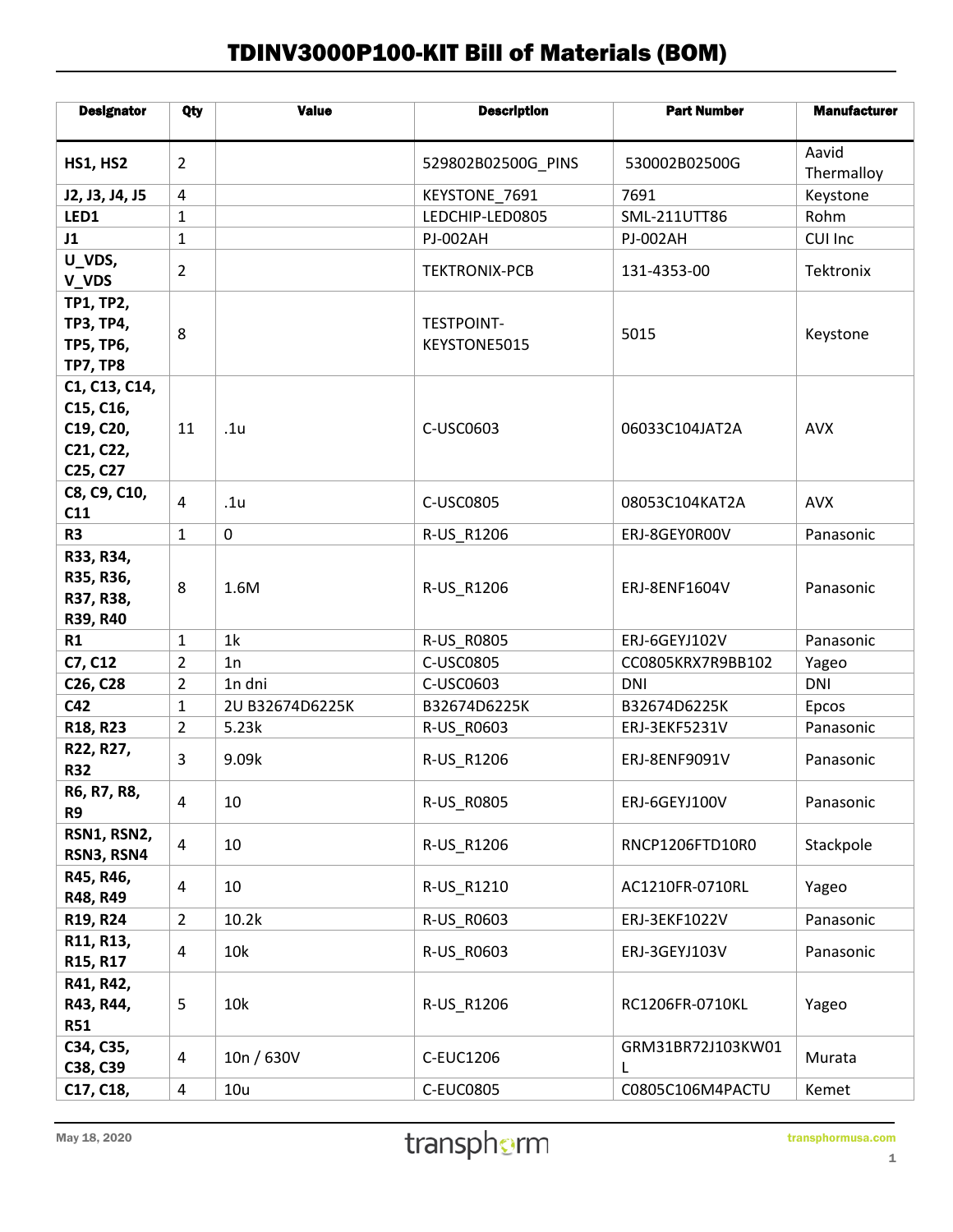## TDINV3000P100-KIT Bill of Materials (BOM)

| <b>Designator</b>                                                 | Qty            | <b>Value</b>              | <b>Description</b>                                      | <b>Part Number</b>      | <b>Manufacturer</b>     |
|-------------------------------------------------------------------|----------------|---------------------------|---------------------------------------------------------|-------------------------|-------------------------|
| C23, C24                                                          |                |                           |                                                         |                         |                         |
| C <sub>4</sub>                                                    | $\mathbf{1}$   | 10u                       | C-USC1206                                               | CL31A106KAHNNNE         | <b>AVX</b>              |
| <b>R4, R5</b>                                                     | $\overline{2}$ | 12k                       | R-US_R0603                                              | RC0603FR-0712KL         | Yageo                   |
| C <sub>2</sub>                                                    | 1              | 22u                       | C-USC1206                                               | CL31A226KAHNNNE         | Samsung<br>Electronics  |
| R10, R12,<br>R14, R16                                             | 4              | 35                        | R-US R0603                                              | RP73PF1J34R8BTDF        | TE<br>Connectivity      |
| C31, C32                                                          | $\overline{2}$ | 100 <sub>nF</sub>         | C-EUC1206                                               | CL31F104MBCNNNC         | Samsung<br>Electronics  |
| CSN1, CSN2,<br>CSN3, CSN4                                         | 4              | 100pF                     | C-EUC1206                                               | VJ1210A101JXGAT5Z       | Vishay                  |
| C33                                                               | $\mathbf{1}$   | 100pF (10v)               | C-USC0603                                               | 885012006008            | Wurth<br>Electronics    |
| C <sub>3</sub>                                                    | $\mathbf{1}$   | 100u                      | PANASONICFPV                                            | EEE-FPE101XAP           | Panasonic               |
| C29, C30                                                          | $\overline{2}$ | 220pF                     | C-EUC1206                                               | 885012008014            | Wurth<br>Electronics    |
| R <sub>2</sub>                                                    | $\mathbf{1}$   | 348                       | R-US R0805                                              | ERJ-6ENF3480V           | Panasonic               |
| L1, L2                                                            | $\overline{2}$ | 440UH                     | 440UH_MPP                                               | 440uH vertical inductor | mps                     |
| R20, R21,<br>R25, R26                                             | 4              | 560k                      | R-US_R1206                                              | RC1206FR-07560KL        | Yageo                   |
| R28, R29,<br>R30, R31                                             | $\overline{4}$ | 680k                      | R-US_R1206                                              | ERJ-P08J684V            | Panasonic               |
| <b>U5, U6</b>                                                     | $\overline{2}$ | ACS723-40AB               | ACS712                                                  | ACS723LLCTR-40AU-T      | Allegro<br>Microsystems |
| CN1                                                               | 1              | DIM100_TICONTROLCAR<br>D  | DIM100_TICONTROLCAR<br>D                                | 5390213-1               | Texas<br>Instruments    |
| D1, D2                                                            | $\overline{2}$ | ES1J                      | DIODE-DO-214AC                                          | ES1J                    | Fairchild               |
| C6                                                                | 1              | MKP1848622454P4 /<br>630V | MKP1848622454P4                                         | MKP1848625454P4         | Vishay                  |
| U <sub>7</sub>                                                    | 1              | OPA2350UA/2K5             | OP_JC                                                   | OPA2350UA/2K5           | Texas<br>Instruments    |
| U <sub>2</sub>                                                    | 1              | PTH08080WAH               | PTH08080WAH                                             | PTH08080WAH             | TI                      |
| <b>U3, U4</b>                                                     | $\overline{2}$ | SI8230                    | SI8230                                                  | SI8230BB-D-IS           | SiLabs                  |
| Q1, Q2, Q3,<br>Q4                                                 | 4              | <b>TP65H050WS</b>         | <b>TPH2005YS TO247</b>                                  | TPP65H050WS             | <b>TRANSPHOR</b><br>M   |
| U1                                                                | $\mathbf{1}$   | TPS79533                  | TPS79533                                                | TPS79533DCQR            | T <sub>1</sub>          |
| **BETWEEN<br><b>TP65H050WS</b><br>(Q1, Q3) AND<br><b>HEATSINK</b> | $\overline{2}$ | THERMAL PAD               | **BETWEEN<br>TP65H050WS (Q1, Q3)<br><b>AND HEATSINK</b> | 4169G                   | Aavid<br>Thermalloy     |
| "screw on<br><b>TD65H050W</b><br>S to heatsink                    | $\overline{2}$ | 4-40 SCREW                | "screw on TD65H050WS<br>to heatsink                     | PMSSS 440 0063 PH       | B&F                     |
| <b>Used to</b><br>mount                                           | $\overline{2}$ | 4-40 NUT                  | Used to mount<br>TP90H180PS to heatsink                 | 9600                    | keystone                |